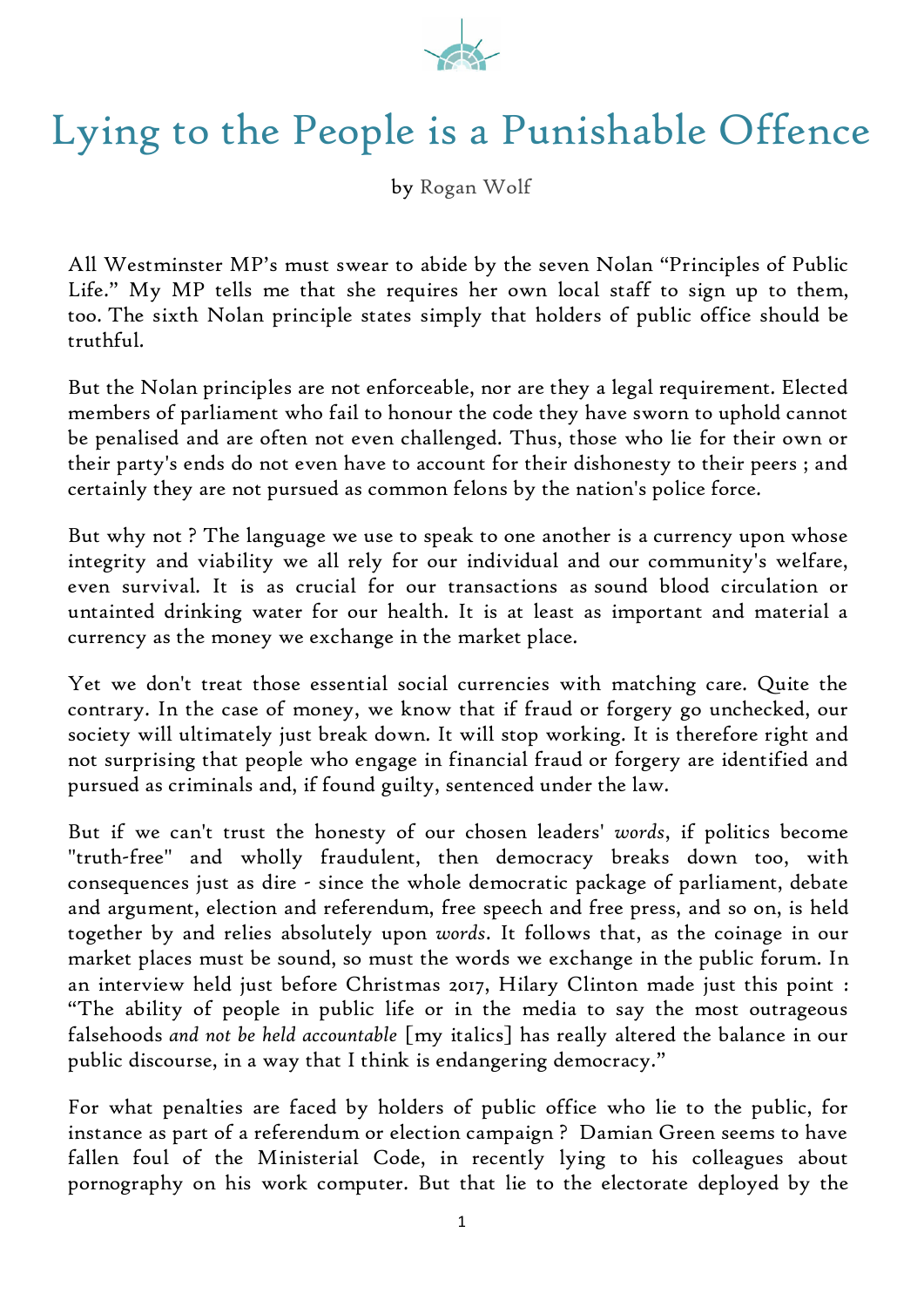Leave campaign about funding for the NHS, writ large on their red campaign bus ? That threat of mass and imminent Turkish immigration delivered by Mr Gove ?

For a whole range of reasons, the divide between the electorate and their chosen representatives has widened in recent years, to no one's benefit except that of the demagogues who seek to capitalise from it. And so often one hears from friends and colleagues the disgusted and also defeated comment, "ah, they're all the same." But politicians are not all the same. Most have integrity, (though so many just disappear behind their party's line, which in the long term does such great harm, in my view).

But some politicians use outright lies as a way of persuading people to a particular view or position. And I would argue that such behaviour is criminal and should be held accountable under the law.

I am going to develop my argument further along two fronts. The first one concerns codes of good practice.

Many if not most activities or occupations or professions in our society have public codes of conduct, or definitions of standards by which to ensure and maintain good practice. It is a way of establishing and keeping public trust, as well as ensuring a sufficient level of professionalism both competent and honourable. And human nature being what it is, those codes are broken from time to time and - in response the perpetrators are penalised or sanctioned. For the codes have to be enforceable. They must have teeth.

Thus, even PR companies have a code, and a body empowered to police it. The body in this case is called the Public Relations and Communications Association committee, the PRCA, and a few months ago a UK PR firm called Bell Pottinger ran foul of it, to that firm's significant cost. Here is a link to a "Guardian" article on the subject : [https://www.theguardian.com/media/2017/sep/12/bell-pottinger-goes-into](https://www.theguardian.com/media/2017/sep/12/bell-pottinger-goes-into-administration)[administration](https://www.theguardian.com/media/2017/sep/12/bell-pottinger-goes-into-administration)

Perhaps the most famous code of conduct of all is the Hippocratic Oath, which all medical practitioners are required to swear and abide by. The code articulates a set of standards associated with good and ethical medical practice. Breaking it to any serious extent renders the doctor concerned liable to be struck off the medical register, after which it will surely be difficult for that person to find another job.

But is there any prospect of a UK MP – or advisor, or assistant - being struck off for lying ? Any powers to penalise people who betray that grand old title "Right Honourable" by which they still address each other across the House ? With the exception of Mr Green's case, it appears there are none. A few months ago, Lord Sugar referred to the EU referendum : Michael Gove and Boris Johnson should be in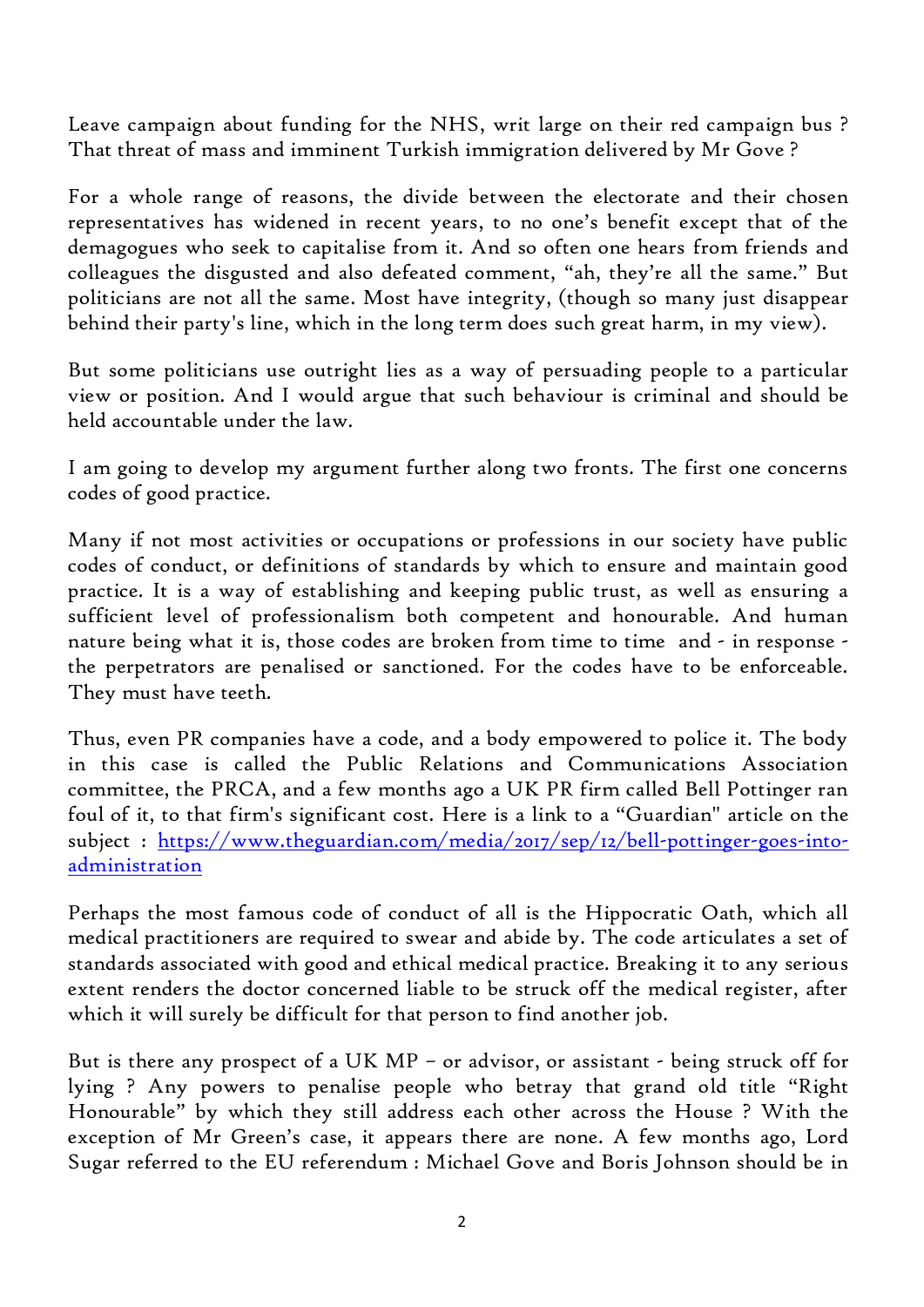jail, he said. Under which law, Lord Sugar ? A few days later, James Chapman, former chief of staff to David Davis, tweeted much the same thing : "Let's be honest, if we had an effective electoral law, leading Brexiteers would now be in jail." *If*. But we don't.

If the People were lied to, then they had their capacity to make a proper decision stolen from them. Lied to in so many ways in 2016, the People could not "speak" in reply. It could only gag, splutter, hit out. Anyone, of whatever party, who tries to legitimize that disastrous incoherence by saying "the People have spoken" is an accessory to a lie.

Here is a second prong of my argument.

Over the centuries, democratic nations have come to the conclusion that national sovereignty must be placed in the People as a whole, not the Monarch, not a Tyrant. Thus can tyranny best be avoided and rights protected under the law. But for a Sovereign People to make real, meaningful and responsible decisions, it has to be properly informed. In the same way, a doctor's patient is required to be properly informed before he or she makes a critical decision on which treatment to accept ; and a jury must be properly informed before deciding on someone's guilt or innocence.

That is why an accountable parliament must always be the place where the People's decisions are made. Competent and worthy individuals, elected by and answerable to their constituents but also to their consciences, and properly equipped with knowledge and having enough time to scrutinize the executive's intentions, must have the final responsibility for decisions made. For if a decision is not based on proper and thorough information, it is not a decision at all. It is not even a leap in the dark. It is a voluntary, irresponsible and infantile collapse into come-what-may.

The UK's 2016 referendum result was exactly that : an ill-informed, a *mis*informed, voluntary, irresponsible and infantile collapse into come-what-may, following behaviour, on both sides of the referendum campaign, which did not qualify for the term democratic.

For demagoguery and lies took over our streets in the summer of 2016, unrestricted and unregulated, making nonsense of the task and of the subject, and disgracing this nation and its history. Such behaviour should have resulted in a nullifying of the result and a significant number of serious criminal charges. Those charged should have included a few billionaire press barons. For what crime ? For the crime of abusing, deceiving and incapacitating the sovereign power.

For it is through language that public servants communicate with, and account to, the People they serve. It is through language that the process of elections is conducted